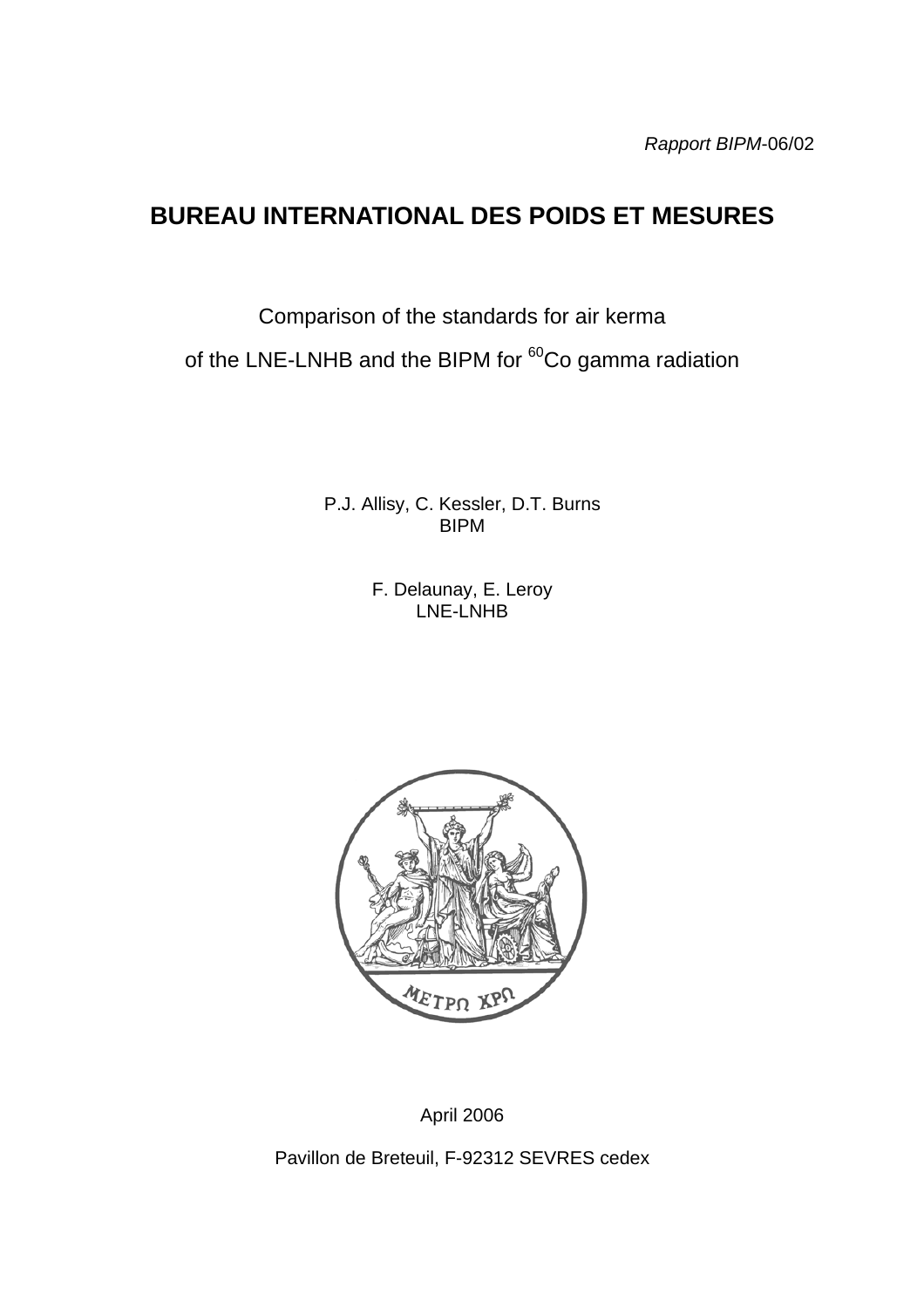#### **Comparison of the standards for air kerma**  of the LNE-LNHB and the BIPM for <sup>60</sup>Co gamma radiation

P. J. Allisy-Roberts, C. Kessler, D.T. Burns Bureau International des Poids et Mesures, F-92312 Sèvres Cedex,

F. Delaunay, E. Leroy

Laboratoire National de Métrologie et d'Essais – Laboratoire National Henri Becquerel

#### **Abstract**

A direct comparison of the standards for air kerma of the Laboratoire National de Métrologie et d'Essais – Laboratoire National Henri Becquerel (LNE-LNHB), France and of the Bureau International des Poids et Mesures (BIPM) was carried out in the  ${}^{60}Co$  radiation beam of the BIPM in December 2003. The results, expressed as ratios of the LNE-LNHB and the BIPM standards for air kerma, indicate a relative difference of 3.5  $\times$  10<sup>-3</sup> with a combined standard uncertainty of  $2.7 \times 10^{-3}$ . The earlier direct comparison in <sup>60</sup>Co  $\gamma$  rays, made in 1993, resulted in an agreement of the two standards within  $2.5 \times 10^{-3}$ .

#### **1. Introduction**

The last direct comparison of the air kerma standards of the Laboratoire National de Métrologie et d'Essais – Laboratoire National Henri Becquerel (LNE-LNHB), France and the Bureau International des Poids et Mesures (BIPM) for  ${}^{60}Co$  gamma radiation was made in 1993 [1].

The air kerma standard of the LNE-LNHB for  ${}^{60}Co$  is a graphite cavity ionization chamber, referenced as GCS-10-1, constructed by the LNE-LNHB. It is of cylindrical shape with hemispherical ends and has a volume of about 9.5 cm<sup>3</sup>. The LNE-LNHB standard is described in [2]. Some details regarding the LNE-LNHB primary standard are given in Table 1.

The BIPM standard is a parallel-plate graphite cavity ionization chamber with a volume of about 6.8  $\text{cm}^3$  as described in [3].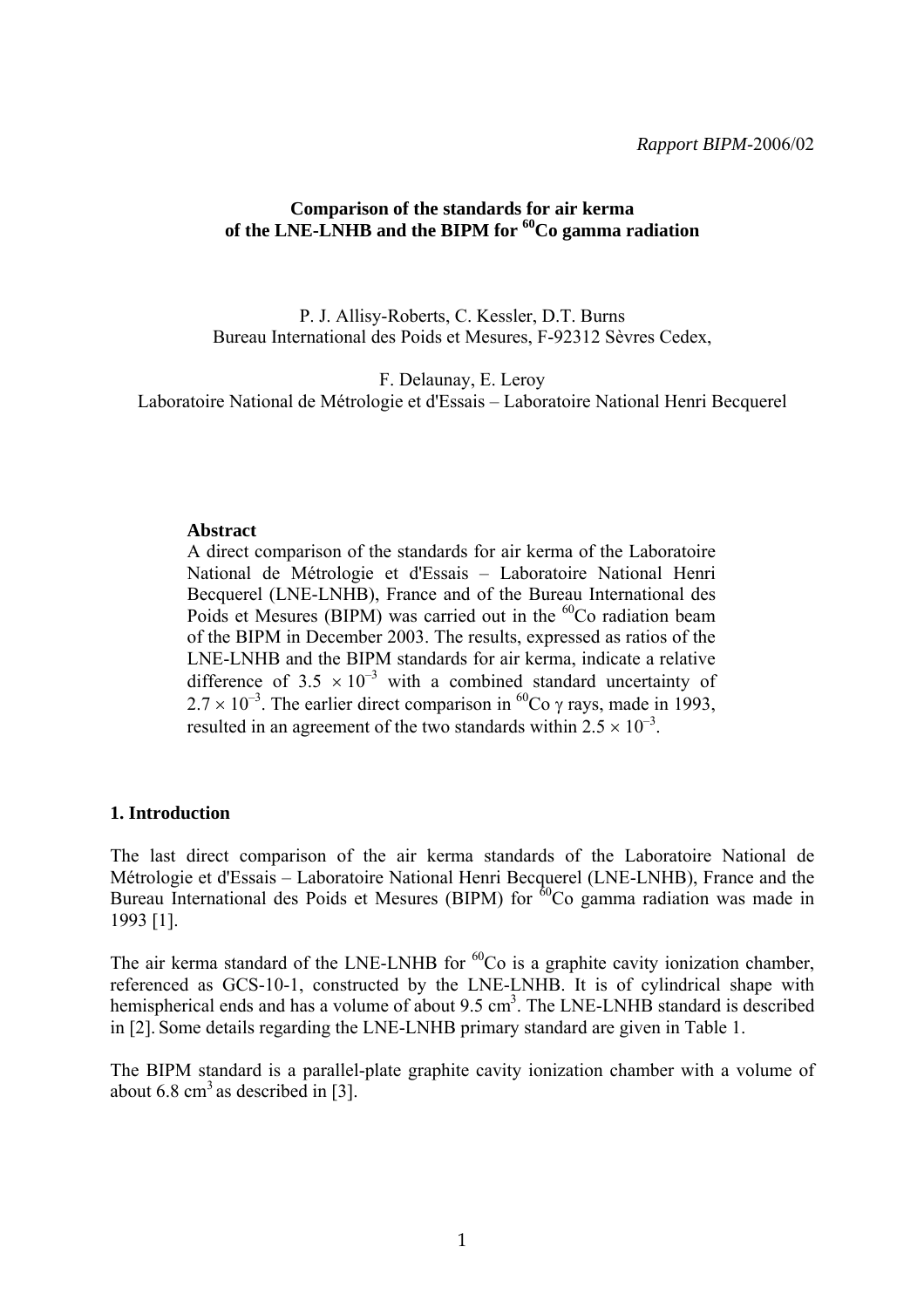| LNE-LNHB standard                 | <b>GCS-10-1</b>                  |
|-----------------------------------|----------------------------------|
| shape                             | cylinder with hemispherical ends |
| Dimensions/mm                     |                                  |
| outer height                      | 39                               |
| outer diameter                    | 28                               |
| inner height                      | 33                               |
| inner diameter                    | 22                               |
| minimum wall thickness            | 3                                |
| wall material / graphite density  | 1.81 $\rm g \, cm^{-3}$          |
| electrode diameter                | $\overline{2}$                   |
| electrode height                  | 23                               |
| volume of air cavity / $cm3$      | 9.4771                           |
| applied voltage (both polarities) | 800 V                            |

**Table 1. The main dimensions and characteristics of the LNE-LNHB cavity standard** 

### **2. Determination of the air kerma**

For the BIPM and LNE-LNHB standards, the air kerma rate is determined from

$$
\dot{K} = (I/m)(W/e)(1-\overline{g})^{-1}(\overline{\mu}_{\text{en}}/\rho)_{\text{a,e}}\overline{s}_{\text{c,a}}\Pi k_i
$$
\n(1)

where

*I* is the ionization current measured for the mass *m* of air in the cavity, *W* is the average energy spent by an electron of charge *e* to produce an ion pair in dry air, *g* is the average fraction of electron energy lost to radiative processes,  $(\overline{\mu}_{en} / \rho)_{a \text{ c}}$  is the ratio of the mean mass energy-absorption coefficients of air and graphite,  $\overline{s}_{c,a}$  is the ratio of the mean stopping powers of graphite and air,  $\prod k_i$  is the product of the correction factors,  $k_s$   $k_h$   $k_{st}$   $k_{sc}$   $k_{at}$   $k_{CFP}$   $k_{an}$   $k_{rn}$ , to be applied.

The values for the physical data used in (1) are consistent with the CCEMRI(I) 1985 recommendations  $[4]$  and the values for the correction factors needed for <sup>60</sup>Co radiation are shown in Table 2 for both the LNE-LNHB and BIPM standards, together with their associated uncertainties.

The stopping power ratio for the LNE-LNHB is taken from Table 4 in [5]. Correcting for the graphite density, results in a value of 1.0020 for  $\overline{s_{c,a}}$ .

At the LNE-LNHB, the correction factor for recombination losses, *k*s, was determined by applying different polarizing voltages at each of several different air kerma rates. The method and the uncertainties in the measurements are described in [6].

The wall correction factor was calculated by the LNE-LNHB [7]. While this value is not in agreement with a first evaluation by the NRC using the Monte Carlo code EGSnrc for a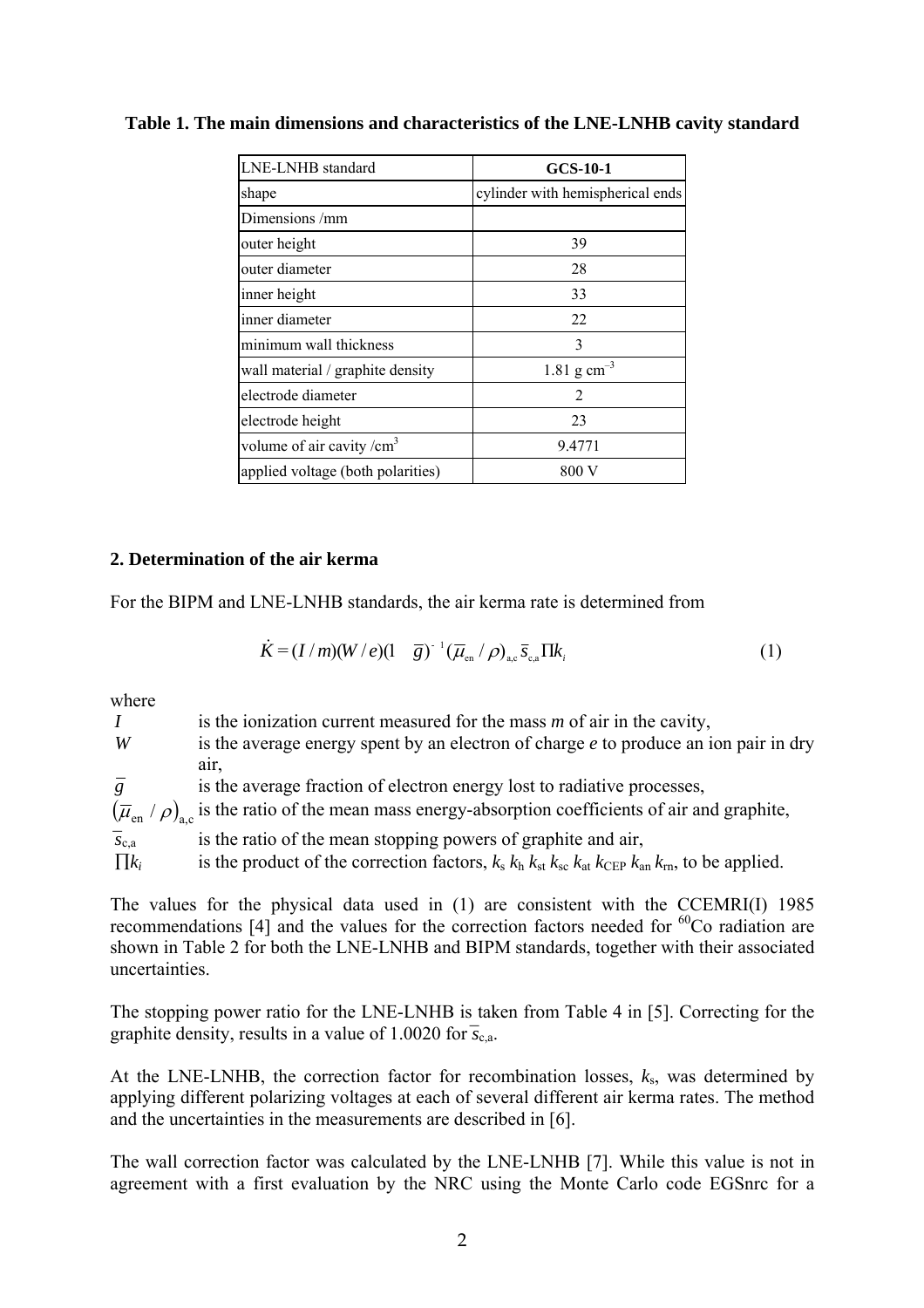cylindrical and a spherical virtual ionization chamber [8], the LNE-LNHB calculation takes better account of the detailed geometry of their primary standard.

The correction factors for the radial non-uniformity of the beam, designated as  $k_{\text{m}}$ , were calculated from measured BIPM beam profiles in the radial direction [9].

|                                                                 |                                                    |         | <b>BIPM</b> |                            |        | <b>LNE-LNHB</b> |                   |
|-----------------------------------------------------------------|----------------------------------------------------|---------|-------------|----------------------------|--------|-----------------|-------------------|
|                                                                 |                                                    | values  |             | uncertainty <sup>(1)</sup> | values |                 | uncertainty $(1)$ |
|                                                                 |                                                    |         | 100 $s_i$   | 100 $u_i$                  |        | 100 $s_i$       | 100 $u_i$         |
| <b>Physical Constants</b>                                       |                                                    |         |             |                            |        |                 |                   |
| $\rho_{\scriptscriptstyle 0}$                                   | dry air density <sup>(2)</sup> /kg m <sup>-3</sup> | 1.2930  |             | 0.01                       | 1.2930 |                 | 0.01              |
| $(\mu_{\scriptscriptstyle en} / \rho)_{\scriptscriptstyle a,c}$ |                                                    | 0.9985  |             | 0.05                       | 0.9988 |                 | 0.07              |
| $\overline{S}_{c,a}$                                            |                                                    | 1.0010  |             | $0.11^{(3)}$               | 1.0020 |                 | 0.27              |
| W/e                                                             | J/C                                                | 33.97   |             |                            | 33.97  |                 |                   |
| $\overline{g}$                                                  | bremsstrahlung loss                                | 0.0032  |             | 0.02                       | 0.0031 |                 | 0.02              |
| <b>Correction factors:</b>                                      |                                                    |         |             |                            |        |                 |                   |
| $k_{\rm s}$                                                     | recombination losses                               | 1.0015  | 0.01        | 0.01                       | 1.0008 | 0.03            | 0.02              |
| $k_{\rm h}$                                                     | humidity                                           | 0.9970  |             | 0.03                       | 0.9970 |                 | 0.03              |
| $k_{\rm st}$                                                    | stem scattering                                    | 1.0000  | 0.01        |                            | 0.9986 |                 | 0.05              |
| $k_{\rm at}$                                                    | wall attenuation                                   | 1.0398  | 0.01        | 0.04                       |        |                 |                   |
| $k_{\rm sc}$                                                    | wall scattering                                    | 0.97205 | 0.01        | 0.07                       | 1.0142 |                 | 0.21              |
| $k_{\rm cep}$                                                   | mean origin of electrons                           | 0.9922  |             | 0.01                       |        |                 |                   |
| $k_{\rm an}$                                                    | axial non-uniformity                               | 0.9964  |             | 0.07                       | 1.0000 |                 | 0.03              |
| $k_{\rm m}$                                                     | radial non-uniformity                              | 1.0016  | 0.01        | 0.02                       | 1.0005 | 0.01            | 0.02              |
| $\boldsymbol{V}$                                                | chamber volume $/cm3$                              | 6.8028  | 0.01        | 0.03                       | 9.4771 | 0.01            | 0.03              |
| $\overline{I}$                                                  | ionization current / pA                            |         | 0.01        | 0.02                       |        | 0.01            | 0.02              |

quadratic summation 0.03 0.17 0.03 0.36 **combined uncertainty 1 1 0.17 1 1 0.36** 

quadratic summation  $0.03 \t 0.13 \t 0.03 \t 0.23$ **combined uncertainty**  $\vert$  **0.13**  $\vert$  **0.24 0.24** 

### **Table 2. Physical constants and correction factors with their estimated relative uncertainties of the BIPM and LNE-LNHB standards for the Picker 60Co gamma radiation beam at the BIPM**

(1) Expressed as one standard deviation

**neglecting contributions from physical** 

**Relative standard uncertainty**

**constants and** *k***<sup>h</sup>**

*s*i represents the relative standard uncertainty estimated by statistical methods, type A *u*<sub>i</sub> represents the relative standard uncertainty estimated by other means, type B<sup>(2)</sup>  $\Delta t$  101 325 Pa and 273 15 K; the LNE-LNHB pormally uses 293 15 K

- (2) At 101 325 Pa and 273.15 K; the LNE-LNHB normally uses 293.15 K.
- (3) Combined uncertainty for the product of  $\overline{S}_{\alpha}$  and  $W/e$  [10].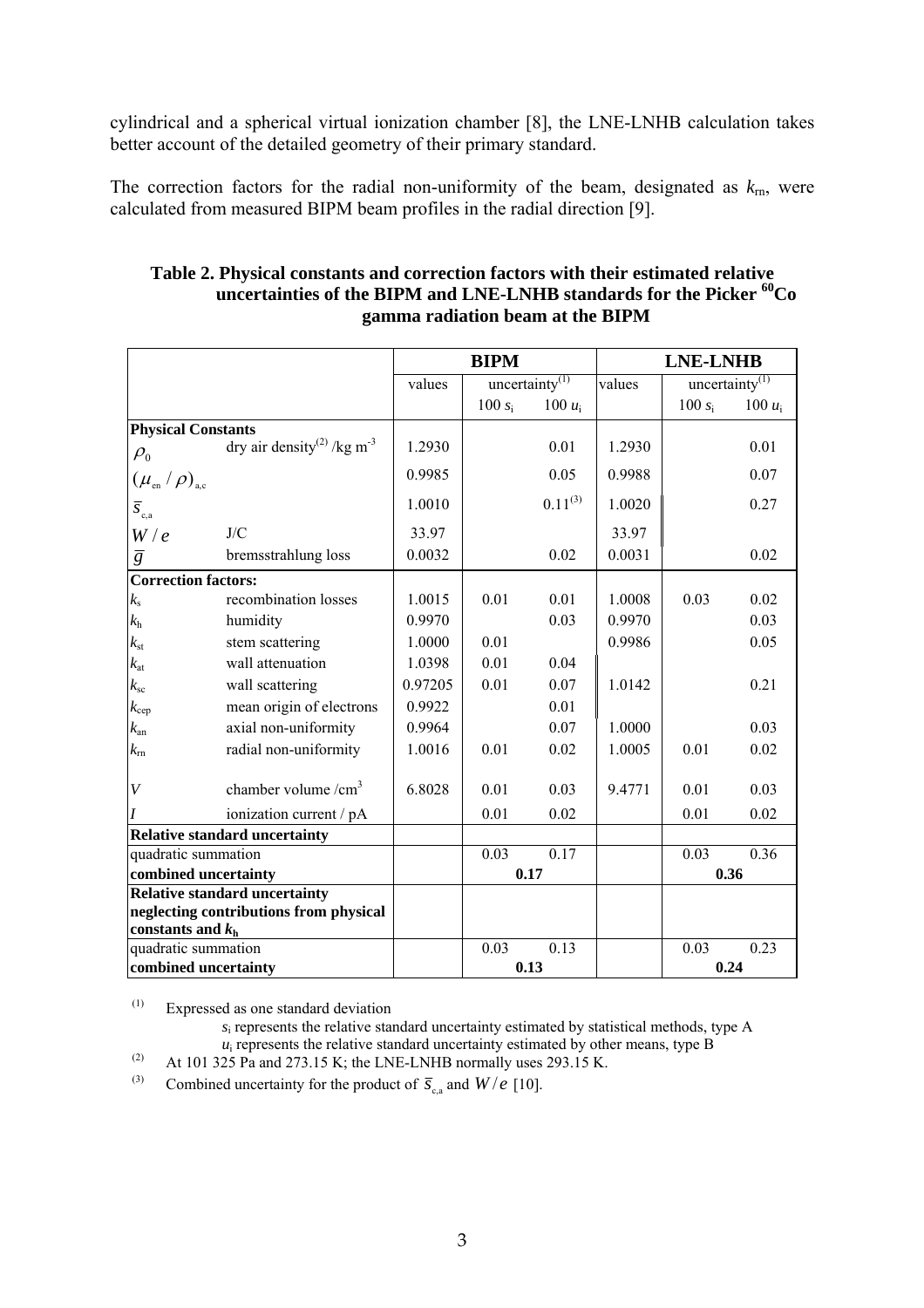# **3. Experimental conditions**

The LNE-LNHB primary standard and two NE 2571 transfer standards (serial numbers 642 and 2343) were placed in the BIPM Picker radiation beam. The reference conditions of measurement used at the BIPM [11] and the LNE-LNHB are given in Table 3.

At the BIPM, an insulating cabin was used to minimize temperature fluctuations and during a series of measurements in the <sup>60</sup>Co beam the air temperature was stable to better than  $0.005 °C$ .

| Parameter                                         | <b>BIPM</b>                          | <b>LNE-LNHB</b>       |
|---------------------------------------------------|--------------------------------------|-----------------------|
| Position of the centre of<br>the standard chamber | 1 m from the source                  | 1 m from the source   |
| Beam cross-section                                | $10 \text{ cm} \times 10 \text{ cm}$ | $16 \text{ cm} \phi$  |
| Nominal $K$                                       | $2 \text{ mGy s}^{-1}$               | 13 mGy $s^{-1}$       |
| Incident scatter in terms of<br>energy fluence    | $14\%$                               | $21\%$                |
| Humidity range $\frac{9}{6}$                      | $50 \pm 5$                           | 29 to 56              |
| Temperature $/$ °C                                | 19.7 to $20.0$                       | 19.5 to 20.1          |
| Pressure / kPa                                    | 99.7 to 101.3                        | 97.4 to 101.4         |
| Measurement of charge.                            | Keithley electrometer                | Keithley electrometer |

Table 3. Measurement conditions for <sup>60</sup>Co at the BIPM and the LNE-LNHB

The ionization current measured by the LNE-LNHB standard was corrected for the leakage current. The relative correction was less than  $10^{-4}$  in the BIPM  $^{60}$ Co beam.

Some measurements were made to confirm the LNE-LNHB correction of 1.0011 (11) for ion recombination at the BIPM. Using the Niatel method [12], the value obtained and applied at the BIPM is 1.0008 (3), which is in agreement within the uncertainty with the LNE-LNHB evaluation. Figure 1 shows the BIPM experimental results for this measurement, which produces an initial recombination of  $5.4 \times 10^{-4}$  and a volume recombination coefficient of  $3.7 \times 10^{-7}$  pA<sup>-1</sup>. At the LNE-LNHB, the corresponding values are  $7.6 \times 10^{-4}$  and  $3.2 \times 10^{-7}$  pA<sup>-1</sup>.

No measurements were made at the BIPM to confirm the effect of the supporting stem. Measurements made at the LNE-LNHB at different distances in their <sup>60</sup>Co beam indicate that there should be no significant difference at the BIPM.

In addition to the direct comparison, two transfer standards of the LNE-LNHB were calibrated at the BIPM. The calibration coefficients of the LNE-LNHB were referred to the same measurement conditions as at the BIPM (Table 4) to enable this indirect comparison to be made. The NE 2571-642 transfer standard is normally used in a graphite phantom at the LNE-LNHB, locating on axis to a groove marked on the chamber stem. This orientation is rotated about 30° from the normal position used at the BIPM where the engraved black line on the stem is used to locate the chamber on axis with the reference beam. An orientation correction factor for the groove position of this chamber was measured at the BIPM as 0.9991 (2).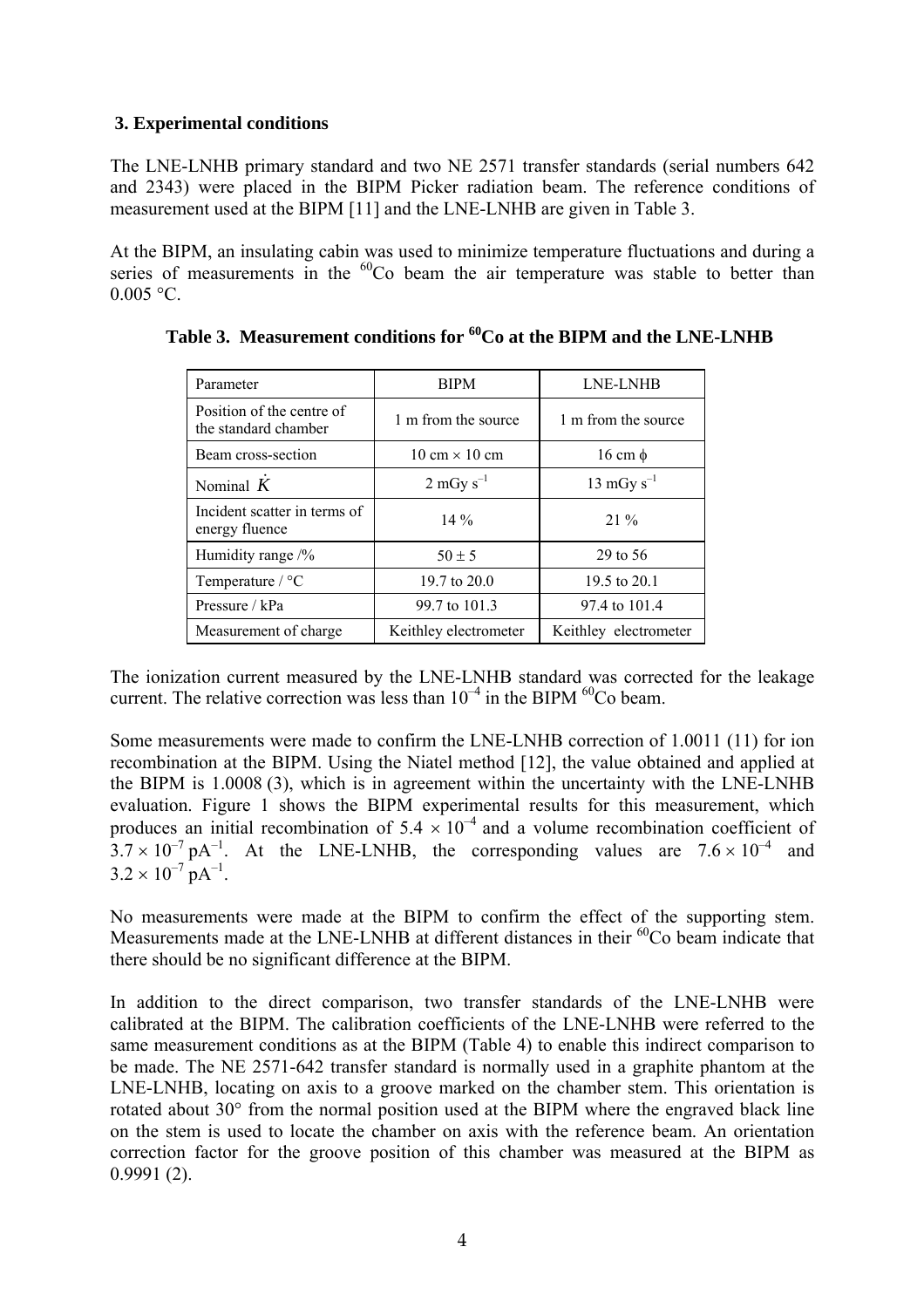The stability of the three LNE-LNHB standards was confirmed by measurements made at the LNHB after their return. Agreement for each standard was within  $2 \times 10^{-4}$  of its pre-BIPM value.



#### **Figure 1. Recombination measurements made at the BIPM for the LNE-LNHB GCS-10-1 primary standard**

**Table 4. Normalized conditions for transfer standard calibration** 

| Normalization            | <b>BIPM</b> | <b>LNE-LNHB</b>           |        |  |
|--------------------------|-------------|---------------------------|--------|--|
| Humidity                 | 50 %        | $0\%$                     |        |  |
| Temperature              | 20 °C       | 20 °C                     |        |  |
| Pressure                 | 101.325 kPa | 101.325 kPa               |        |  |
| Correction factors       |             | NE2571-2343<br>NE2571-642 |        |  |
| $k_{\rm pol}$            |             | 0.9991                    | 0.9990 |  |
| $k_{\rm s}$              |             | 1.0011                    | 1.0011 |  |
| $k_{\rm rn}$             | 1.0001      | 1.0001<br>1.0001          |        |  |
| $k_{\text{orientation}}$ |             | 0.9991*                   |        |  |

\* multiplying factor measured at the BIPM for the difference in chamber orientation in the two laboratories.

# **4. Results**

The values of the ionization currents measured at the BIPM for each standard are given in Table 5. These values are corrected for leakage and for decay from the measurement date to the reference date, and normalized to the reference conditions of air temperature 273.15 K and pressure 101.325 kPa. No humidity correction has been applied; the BIPM laboratory is controlled at 50 % relative humidity.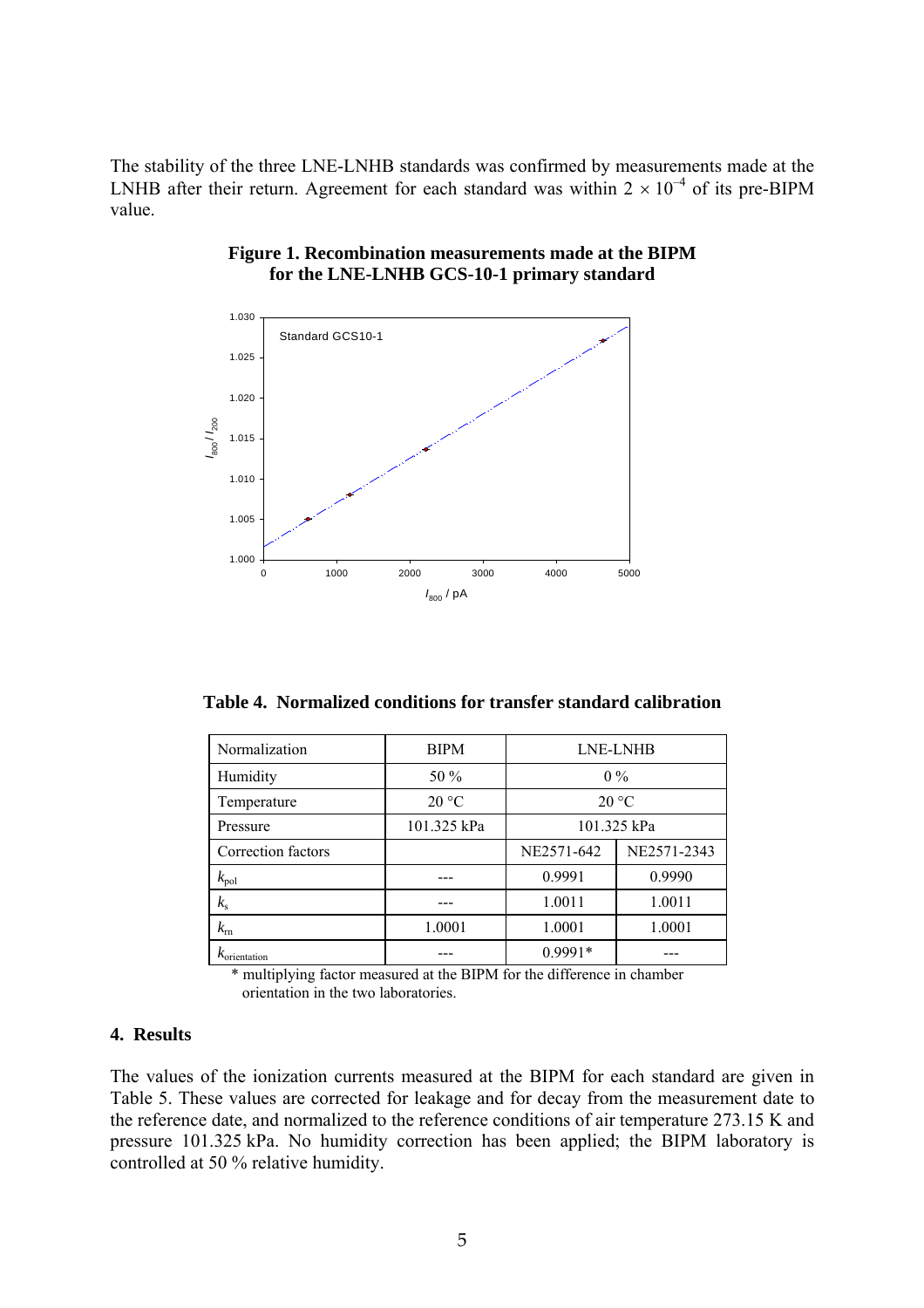| $1^{60}$ Co radiation, Picker beam, values are given in pA |         |         | Mean values | 100 s <sup>3</sup> |      |
|------------------------------------------------------------|---------|---------|-------------|--------------------|------|
| $GCS-10-1$                                                 | 748.284 | 747 941 | 747 983     | 748.069            | 0.01 |
| NE 2571-642                                                | 55.121  | 55.114  |             | 55.118             | 0.01 |
| NE 2571-2343                                               | 54.583  | 54.571  |             | 54.577             | 0.01 |

**Table 5. Ionization currents measured with the LNE-LNHB standards at the BIPM** 

\* relative statistical uncertainties in the measurements

The comparison results are given by,

$$
R_{\dot{K}} = \dot{K}_{\text{LNE-LNHB}} / \dot{K}_{\text{BIPM}} ,
$$
 (2)

where *K .* is the value of the air kerma rate at the BIPM measured by the LNE-LNHB and BIPM standards, respectively. The results are given in Table 6 together with their uncertainties. As some constants (such as air density,  $W/e$ ,  $\overline{\mu}_{m}/\rho$ ,  $\overline{g}$ ,  $\overline{s}_{c,a}$  and  $k_h$ ) are derived from the same basic data in both laboratories, the uncertainty in  $R_K$  is due only to the uncertainties in the correction factors, the volumes of the standards, the ionization currents measured and the distance to the source, the values of which are also given in Table 2. The relative uncertainty in the position of each chamber at the BIPM is less than 0.01 %.

The air kerma value for the LNE-LNHB standard is derived from the mean of the current measurement series in Table 5 and applying the physical constants and correction factors given in Table 2 in accordance with (1). The BIPM air kerma value is the mean of measurements made over several months before and after the comparison.

**Table 6. Results of the direct comparison of standards for air kerma** 

| Beam          | ME-LNHB    | <b>ALLINE-LNHB</b><br>$/mGy s^{-1}$ | $\mathbf{A}$ BIPM<br>$/mGy s^{-1}$ | $R_K$  | $100 u_c$ |
|---------------|------------|-------------------------------------|------------------------------------|--------|-----------|
| <b>Picker</b> | $GCS-10-1$ | 2.1048                              | 2.0974                             | 1.0035 | 0.27      |

The values for *K .* refer to an evacuated path length between source and standard. They are given at the reference date of 2003-01-01: 0 h UT (the half life of  ${}^{60}Co$  is taken as 1925.5 (0.5) days [13]).

Compared to the last comparison of air kerma in <sup>60</sup>Co gamma radiation [1]  $R_K$  has increased by about  $0.1 \%$ .

The result of the indirect comparison,  $R^{\prime}_{K}$ , is expressed in the form

$$
R'_{K} = N_{K, \text{NMI}} / N_{K, \text{BIPM}} \tag{3}
$$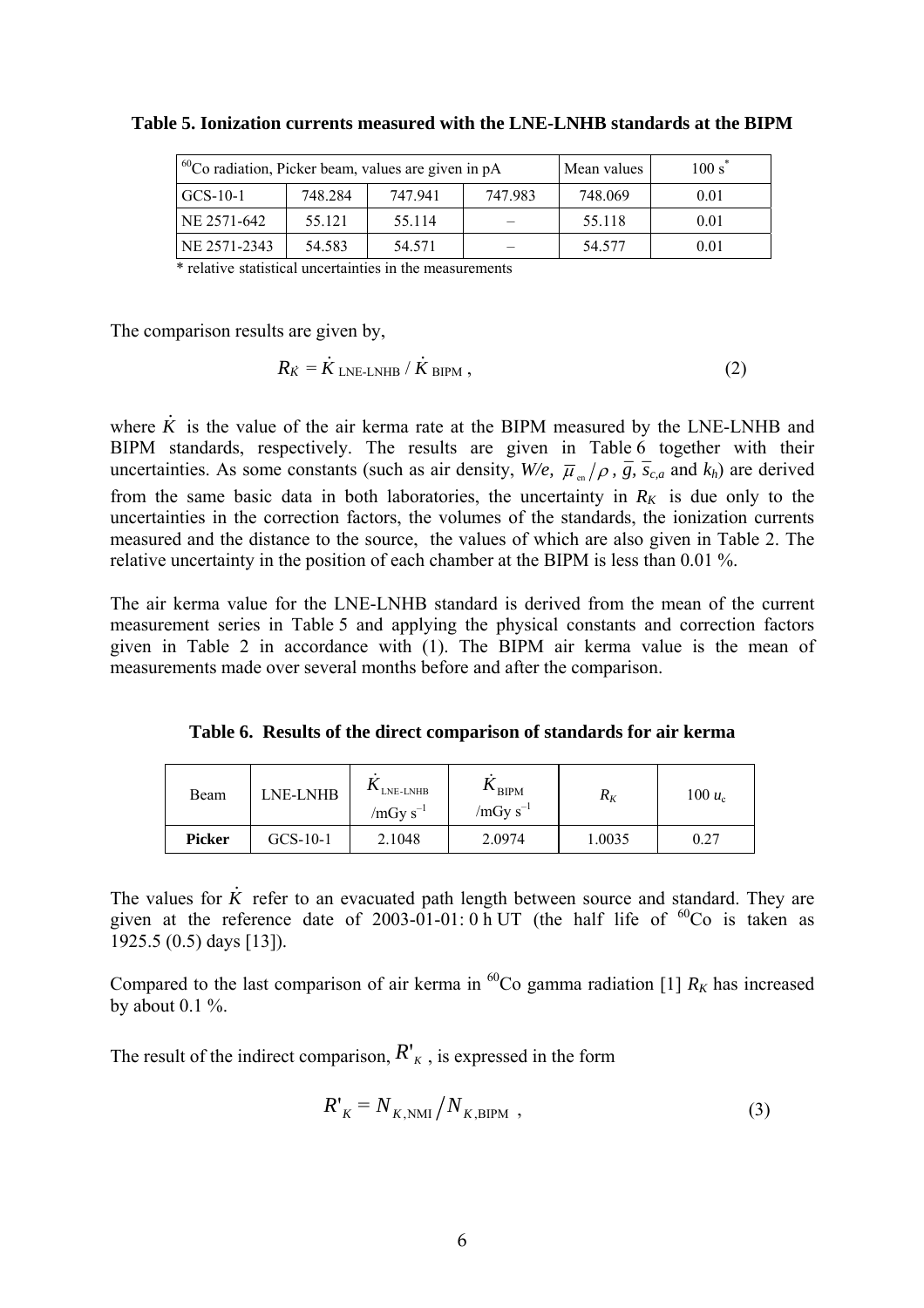where  $N_K$  is the calibration coefficient of the transfer chamber determined at each laboratory, referenced to the BIPM conditions in Table 4. The relevant  $\dot{K}$ , *I* and  $N_K$  values obtained are shown in Table 7 together with  $R'_{K}$  and its relative combined standard uncertainty  $u_{c}$ .

| <b>LNE-LNHB</b> | $K$ LNE-LNHB<br>/ $Gy \mu C^{-1}$ | $N_{\rm~K~BIPM}$<br>/ Gy $\mu$ C <sup>-1</sup> |        | 100 $u_c$ |
|-----------------|-----------------------------------|------------------------------------------------|--------|-----------|
| NE 2571-642     | 41.003                            | 40.844                                         | 1.0039 | 0.28      |
| NE 2571-2343    | 41.408                            | 41.248                                         | 1.0039 | 0.28      |
|                 | Mean value                        |                                                | 1.0039 | 0.28      |

**Table 7. Results of the indirect comparison of standards for air kerma** 

### **5. Discussion and analysis of the BIPM ongoing 60Co air kerma comparisons**

In the last two years, the BIPM has made new Monte Carlo calculations of the wall corrections and other factors for its <sup>60</sup>Co standard to verify its determination of air kerma [14]. The effect that this would have on the present comparison result is shown in Table 8. The changes due to the re-evaluation of *k*an are more significant for the BIPM standard than the changes due to the calculated  $k_{wall}$  correction factors. However, any new result needs to be approved and implemented at a date to be confirmed by the CCRI, probably in 2007.

### **Table 8. Changes to the LNE-LNHB comparison results if the Monte Carlo calculated correction factors are used for the BIPM standard**

| Correction factor | $^{60}Co$  |            |        |  |
|-------------------|------------|------------|--------|--|
|                   | present    | new $[14]$ | ratio  |  |
| $k_{\rm wall}$    | 1.0028(8)  | 1.0012(2)  | 0.9984 |  |
| $k_{\rm an}$      | 0.9964(7)  | 1.0027(3)  | 1.0063 |  |
| total difference* |            |            | 1.0046 |  |
| $R_K$ (new)       | 0.9989(27) |            |        |  |

\*including other small changes [14]

Recent calculations by the LNE-LNHB, BIPM [15] and the NRC [16] for the LNE-LNHB standard indicate that the wall correction factor for the present standard will increase by a factor of about 1.0026. However, the LNE-LNHB is planning to produce a new air kerma reference standard based on three cavity ionization chambers. The wall corrections for these chambers will then be based on MC calculations.

The results of air kerma comparisons in  ${}^{60}Co$  at the BIPM are currently being re-evaluated, taking into account the effect of changes being made in many national standards following the recommendations of the Consultative Committee for Ionizing Radiation (CCRI) [17]. The NRC (Canada), OMH (Hungary), PTB (Germany) and the BEV (Austria) have already declared new values for their air kerma standard [18, 19, 20, 21]. The SZMDM (Serbia and Montenegro), NCM (Bulgaria) and the ENEA (Italy), all of which have made comparisons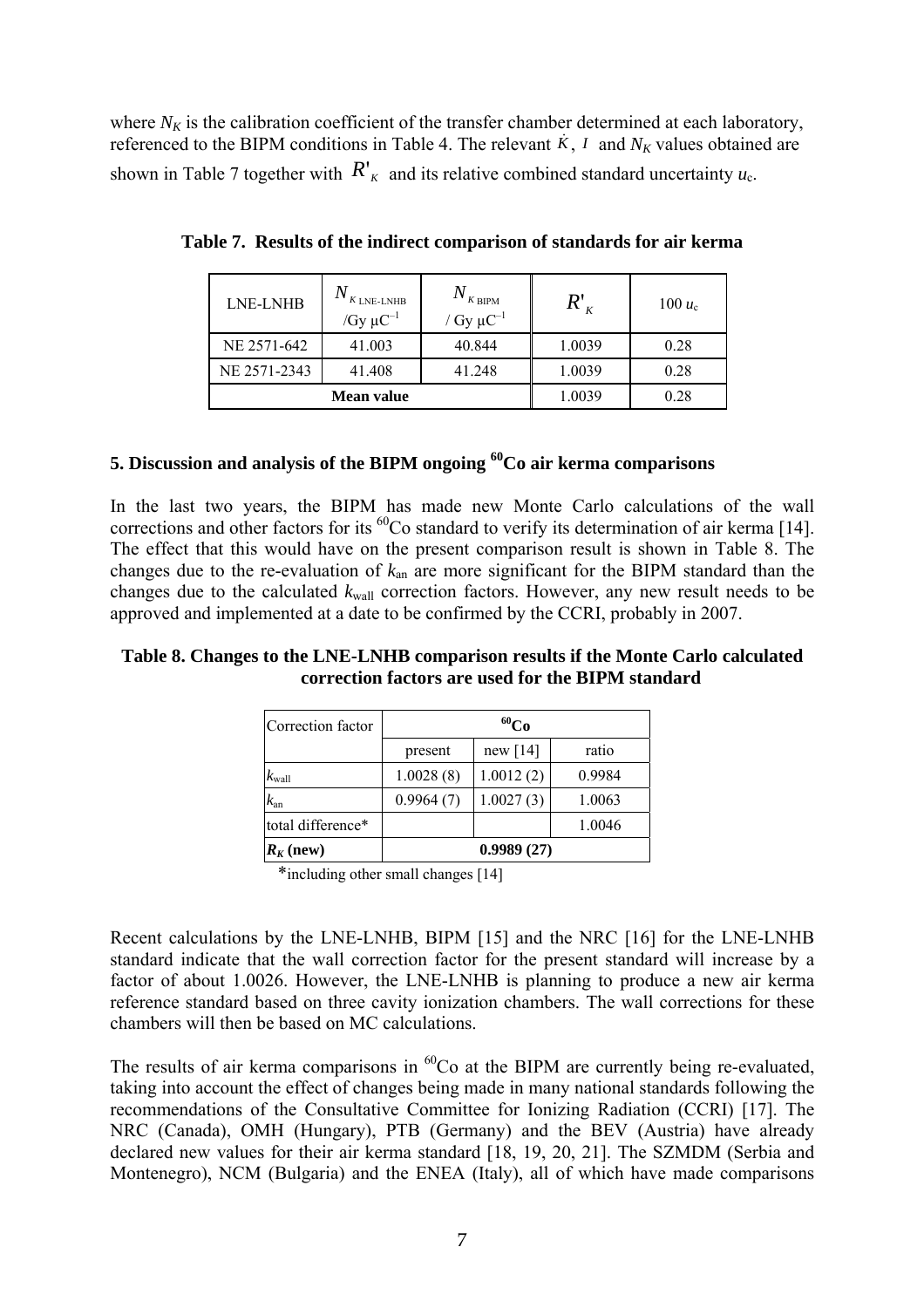recently with the BIPM [22, 23, 24], have also changed their previous method of  $k_{\text{wall}}$ determination, now using Monte Carlo calculations. The NMi and the LNMRI/IRD have recently confirmed their earlier comparison results [25, 26] but are in the process of publishing or recalculating wall effects for their primary standard.

In the meantime, the other comparisons that have been made are being reviewed, such as for the NIST (USA) [27], and once the evaluations have been updated and the results approved by the CCRI(I), they will be published in the BIPM key comparison database (KCDB) that was set up under the CIPM Mutual Recognition Arrangement [28]. In this database, BIPM air kerma comparisons for  ${}^{60}$ Co are identified as BIPM.RI(I)-K1.

### **6. Conclusion**

The LNE-LNHB standard for air kerma in  ${}^{60}Co$  gamma radiation compared with the present BIPM air kerma standard gives a comparison result, expressed as a ratio, of 1.0035 (27). An indirect comparison made at the same time using transfer standards gives a comparison result of 1.0039 (28), which agrees with the direct comparison within the uncertainties of the measurements.

In principle, all the comparison results of the national metrology institutes (NMIs) and designated laboratories will be used as the basis of the entries in Appendix B of the KCDB set up under the CIPM MRA. The NMIs that have previously used experimental extrapolation methods to determine wall correction factors are currently checking their factors, using various Monte Carlo codes or other methods. The LNE-LNHB is working towards a new set of primary standards for air kerma that will include Monte Carlo calculated wall correction factors. It is expected that all the NMIs will be ready for their results to be entered into the BIPM KCDB by the summer of 2006. In the meantime, the BIPM has also reviewed its experimental and calculated results for the wall and other correction factors for its primary standard. This re-evaluation of the BIPM primary standard has been published in the open literature and is awaiting formal adoption by the CCRI.

# **REFERENCES**

- [1] PERROCHE A.-M., BOUTILLON M., DAURES J., DELAUNAY F., LEROY E., OSTROWSKY A., CHAUVENET B., Comparison of the standards of air kerma and of absorbed dose of the LPRI and the BIPM for 60Co gamma rays, *[Rapport BIPM-](https://www.bipm.org/jsp/en/ViewBIPMReport.jsp?YEAR=1994&REP=06)*[1994/06](https://www.bipm.org/jsp/en/ViewBIPMReport.jsp?YEAR=1994&REP=06), 10 pp.
- [2] DELAUNAY F., OSTROWSKY A., Caractérisation primaire en débit de kerma dans l'air du faisceau de 60Co n° IIB, 1993, *Note technique* LPRI/93/012.
- [3] BOUTILLON M. and NIATEL M.-TA., Study of a graphite cavity chamber for absolute measurements of 60Co gamma rays, 1973, *[Metrologia](http://www.iop.org/EJ/abstract/0026-1394/9/4/001/)*, **9**, 139-146.
- [4] BIPM, Constantes physiques pour les étalons de mesure de rayonnement, *BIPM Com.Cons. Etalons Mes. Ray. Ionizants*, *Section (I)*, 1985, **11**, p. R45 (Paris: Offilib).
- [5] ANDREO P., BRAHME A., Stopping power data for high-energy photon beams, 1986, *[Phys. Med. Biol.,](http://ej.iop.org/links/q94/HkA9MdLfV0AMdwEP4S+JcA/pbv31i8p839.pdf)* **31**, 839-858.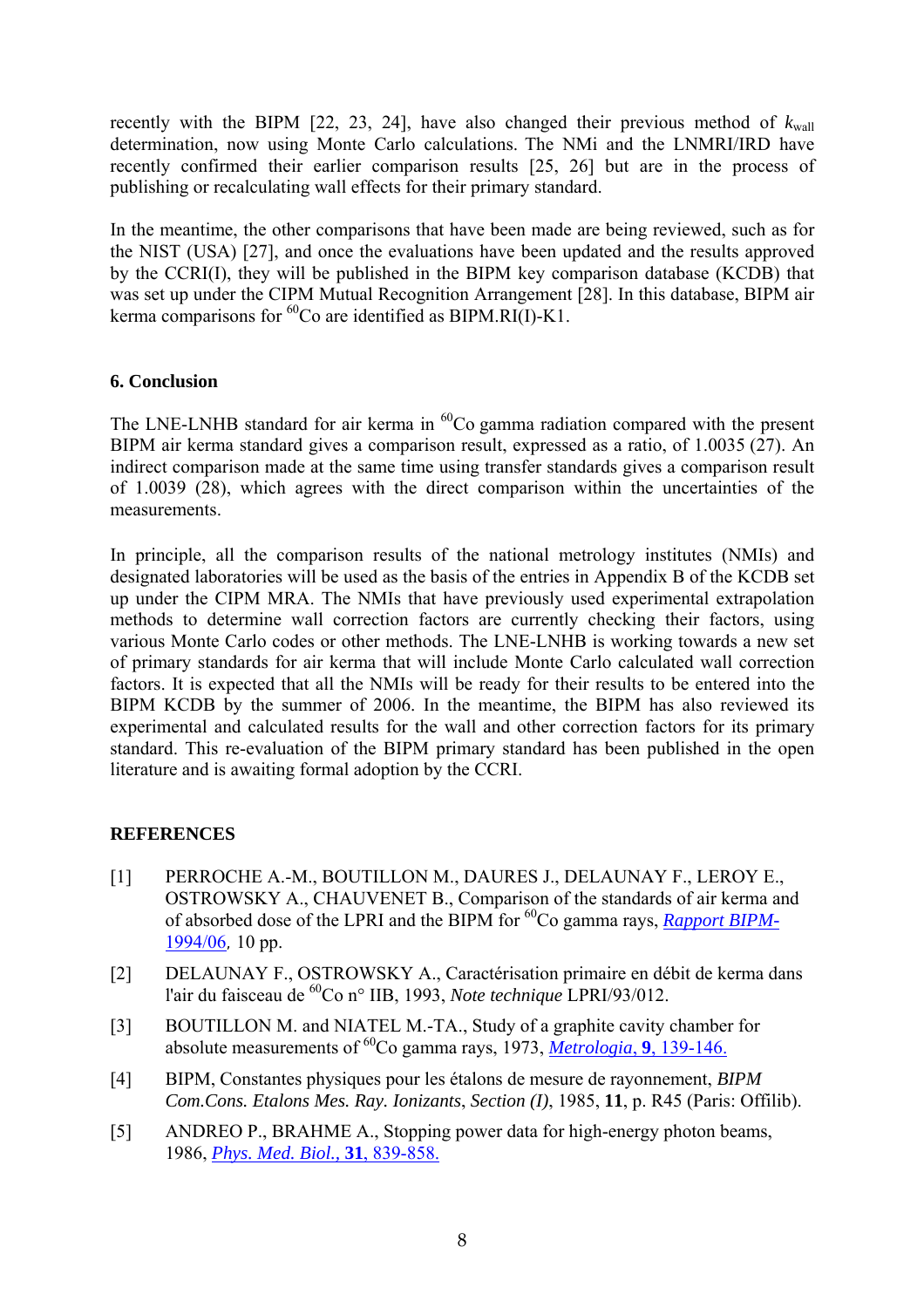- [6] DELAUNAY F., Calcul d'incertitude sur la recombinaison pour la GCS-10-1 dans un faisceau de cobalt-60, 2005, *Note Technique LNHB*/05/29, 30 pp.
- [7] DELAUNAY F., CHAUVENET B., SIMOËN J.P. Caractérisation primaire en débit de kerma dans l'air du faisceau de 60Co n° IIB, 1993, *Note technique* LPRI/93/013.
- [8] ROGERS, D.W.O. and TREURNIET, J., Monte Carlo calculated wall and axial nonuniformity corrections for primary standards of air kerma, 1999, *NRCC Report [PIRS-](http://www.irs.inms.nrc.ca/papers/PIRS663/pirs663.pdf)[663](http://www.irs.inms.nrc.ca/papers/PIRS663/pirs663.pdf)*, 31 pages.
- [9] Kessler C., Burns D.T., Radial non-uniformity corrections for the BIPM <sup>60</sup>Co beam, 2006, *Rapport BIPM,* (in preparation).
- [10] CCRI, The value of *W/e* and its uncertainty, in *Com. Cons. Ray. Ionisants*, 1999, **16**, 145.
- [11] ALLISY-ROBERTS P.J., BURNS D.T., KESSLER C., Measuring conditions used for the calibration of ionization chambers at the BIPM, *[Rapport BIPM-](https://www.bipm.org/utils/common/pdf/rapportBIPM/2004/17.pdf)*2004/17, 20 pp.
- [12] BOUTILLON M., Volume recombination parameter in ionization chambers, *[Phys.](http://stacks.iop.org/0031-9155/43/2061)  Med. Biol.,* 1998, **43**[, 2061-2072 .](http://stacks.iop.org/0031-9155/43/2061)
- [13] IAEA, X- and gamma-ray standards for detector calibration, 1991, *IAEA TECDOC-619.*
- [14] BURNS D.T., A new approach to the determination of air kerma using primarystandard cavity ionization chambers, *[Phys. Med. Biol.,](http://www.iop.org/EJ/abstract/0031-9155/51/4/012/)* **51**, (2006) 929-942
- [15] Burns D.T. Calculation of the wall and axial non-uniformity correction factors for the ND1005 and other ionization chamber types, 2006, (in preparation).
- [16] Kawrakow I., 2006, Private communication.
- [17] *Comité Consultatif des Rayonnements Ionisants, The estimation of*  $k_{\text{att}}$ *,*  $k_{\text{sc}}$  $k_{\text{CEP}}$  *and* their uncertainties, 1999, CCRI, **16,** [145-146.](https://www.bipm.org/en/committees/cc/ccri/publications_cc.html)
- [18] ROGERS D.W.O., MCCAFFREY J., The 2003 revision of the NRC standard for air kerma in a 60Co beam, 2003, *[PIRS 876](http://www.irs.inms.nrc.ca/inms/irs/papers/PIRS876/pirs876.pdf)*, NRC.
- [19] CSETE I., New correction factors for the OMH air kerma standard for  $^{137}Cs$  and  $^{60}Co$ radiation, 2001, *CCRI(I) 15th meeting document* [CCRI\(I\)/01-03,](https://www.bipm.org/cc/CCRI(I)/Allowed/15/CCRI(I)01-03.pdf) 2 pp.
- [20] KRAMER H.-M., BÜERMANN L. AND AMBROSI P. Change in the realization of the gray at the PTB, 2002, *[Metrologia](http://www.iop.org/EJ/abstract/0026-1394/39/1/15/)*, **39**, 111-112.
- [21] WITZANI J., 2003, Monte Carlo calculation of wall correction factors for the air kerma standards of the BEV for 137Cs and 60Co γ rays, *CCRI(I) 16th meeting document* [CCRI\(I\)/03-11.](https://www.bipm.org/cc/CCRI(I)/Allowed/16/CCRI(I)03-11.pdf)
- [22] ALLISY-ROBERTS P.J., BURNS D.T., KESSLER C., SPASIĆ-JOKIĆ V. Comparison of the standards of air kerma of the SZMDM Yugoslavia and the BIPM for 60Co γ rays, 2002, *[Rapport BIPM-02/01](https://www.bipm.org/utils/common/pdf/rapportBIPM/2002/01.pdf)*, 9 pp.
- [23] ALLISY-ROBERTS P.J., BURNS D.T., KESSLER C., IVANOV R.N., Comparison of the standards of air kerma of the NCM Bulgaria and the BIPM for  ${}^{60}Co$  γ rays, 2002, *[Rapport BIPM-02/03](https://www.bipm.org/utils/common/pdf/rapportBIPM/2002/03.pdf)*, 9 pp.
- [24] ALLISY-ROBERTS P J, BURNS D T, KESSLER C, LAITANO R F, BOVI M, PIMPINELLA M, TONI M P, Comparison of the standards for air kerma of the